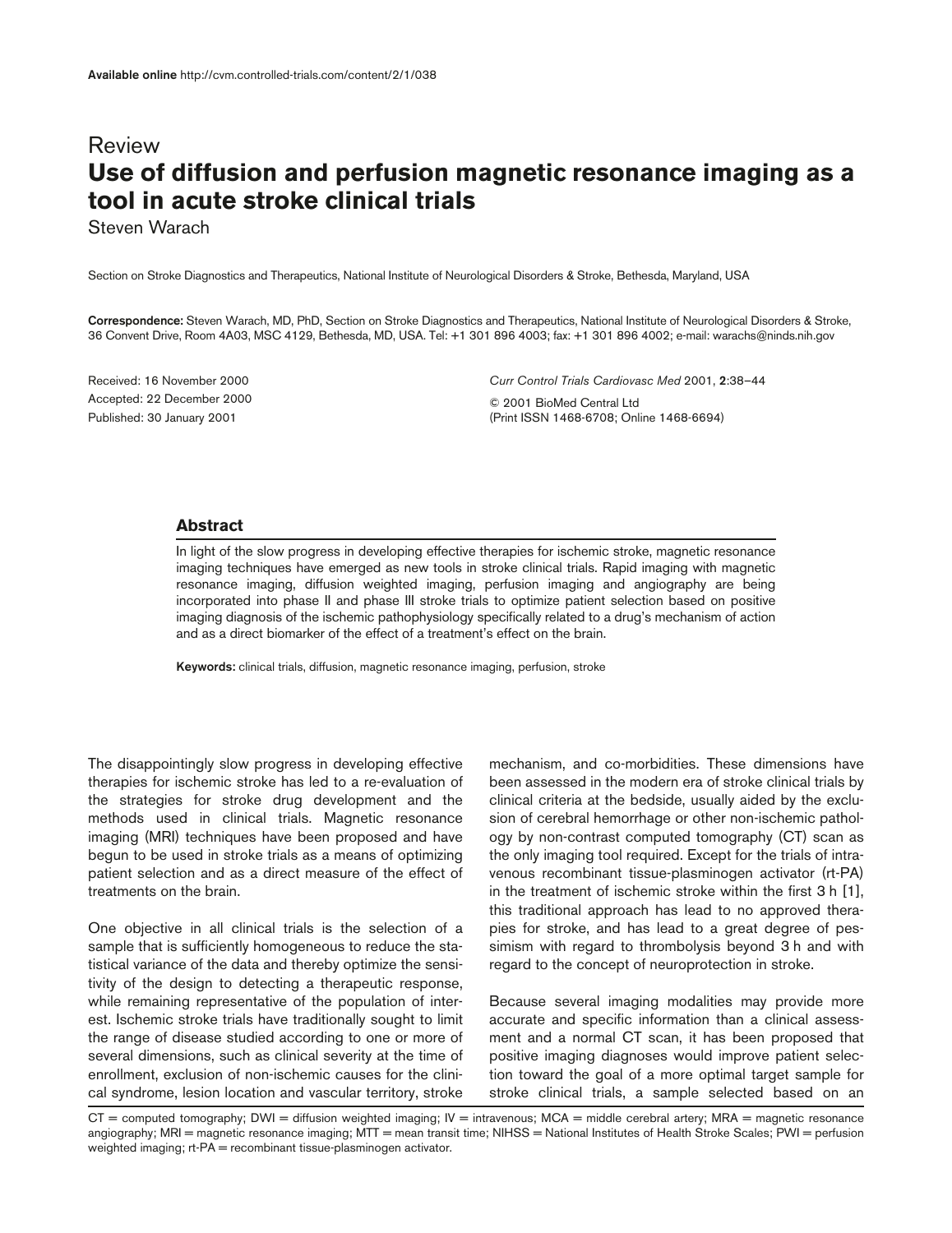imaging diagnosis of a pathology that the drug is hypothesized to treat; for example, an arterial occlusion or perfusion defect for thrombolytic drugs. This principle has been supported by the results of the intra-arterial pro-urokinase stroke study, PROACT II [2]. Prior attempts to prove the efficacy of thrombolysis initiated between 3 and 6 h from onset without a positive diagnosis of arterial occlusion or perfusion defect have not been successful [3–5]. Patients in PROACT II [2], however, were selected based on evidence of arterial occlusions at the M1 or M2 levels of the middle cerebral artery by conventional arteriography, and a significant clinical benefit was observed when thrombolysis was initiated up to 6 h from symptom onset (median time to treat, 5.3 h). Whereas trials of intravenous (IV) thrombolysis between 3 and 6 h in a general sample of ischemic stroke patients were not positive, selection of the optimal subgroup by imaging diagnosis of the appropriate arterial lesion was an effective strategy in this time period for PROACT II. This study contradicted the increasingly promoted hypothesis that treatment of stroke by thrombolysis (or any therapy) beyond 3 h would not be successful. Selection of the optimal target population by angiography led to slower recruitment and a more expensive trial, but to a successful result. The results of that trial suggested that a more prolonged study duration, increased expense and potential delay in treatment to complete a screening test may be justified by the greater chance of demonstrating therapeutic success using a more homogeneous and rational selection of patients.

The appeal of MRI methods is that, whereas the standard CT examination of acute ischemic stroke will typically appear normal in the first hours after stroke onset, the methods of magnetic resonance angiography, perfusion weighted imaging (PWI), and diffusion weighted imaging (DWI) provide information on arterial patency, tissue blood flow, and parenchymal injury from the earliest times after onset of ischemic symptoms in a brief, non-invasive examination. DWI (Fig. 1) detects tissue injury within minutes of ischemia, has high sensitivity and specificity for the diagnosis of ischemic stroke, and permits measurement of lesion volumes that correlate with clinical severity and prognosis [6–12]. If untreated, the lesion seen with DWI typically enlarges over hours to days and will progress to infarction. PWI depicts focal cerebral ischemia. The volume of ischemic tissue seen with PWI, in the majority of cases, is greater than the region of parenchymal injury evident on DWI, and this diffusion–perfusion mismatch is considered to be a marker of the ischemic penumbra (Fig. 2), the tissue at greatest risk for infarct progression [13–21]. Furthermore, increasing theoretical, experimental, and clinical evidence suggests that MRI using magnetic susceptibility weighted pulse sequences may be sensitive to the early detection of hemorrhage [22–24]. Although prospective comparisons of MRI and CT for sensitivity to hemorrhage detection have yet to be reported, the proper acquisition

#### **Table 1**

#### **Proposed uses of magnetic resonance imaging (DWI, PWI, and MRA) as a selection tool in stroke trials**

Positive radiological diagnosis of ischemic lesion by DWI

Select by location (eg cortical, MCA territory, etc)

Select by size (DWI)

Select by perfusion defect (PWI, MRA) for reperfusion therapies

Select by diffusion/perfusion mismatch (DWI, PWI) for neuroprotective drugs

Exclude if confounding subacute or chronic lesions

DWI, diffusion weighted imaging; MCA, middle cerebral artery; MRA, magnetic resonance angiography; PWI, perfusion weighted imaging.

and interpretation of MRI can eliminate the need for a screening CT scan and regain some of the time spent on adding a MRI examination to a screening evaluation. The target pathology revealed by MRI also represents the biological marker of the disease that can serve as a surrogate measure for assessing the effects of a therapy.

Three potential uses of MRI in clinical trials have been proposed: patient selection, proof of pharmacologic principle, and as an outcome measure.

In using MRI as a selection criterion in patient selection (Table 1), the goal would be a sample based on a positive imaging diagnosis of a pathology rationally linked to the drug's mechanisms of action. Requiring a positive diagnosis of acute ischemic injury by DWI would ideally assure that no patients with diagnoses mimicking stroke are included in the sample, a desirable objective unachievable in trials using bedside impression and normal CT as the basis of inclusion. The goal of image-based patient selection is to narrow the range of patient characteristics, leading to a more homogeneous sample, reducing withingroup variance, and increasing the statistical power of the experimental design to demonstrate efficacy. Optimal patient selection would be based on positive imaging evidence of the ischemic pathology that the therapy has been developed to treat. The simplest use as an inclusion criterion would include the presence of a lesion on DWI to increase the diagnostic certainty of ischemic stroke. The optimal target of therapy for reperfusion therapies would be patients with evidence of an arterial occlusion or hypoperfusion (Fig. 3) [17,25]. Optimal selection of patients for neuroprotective drugs would be acute lesions involving the cerebral cortex and with a larger region of hypoperfusion the diffusion–perfusion mismatch indicative of tissue at risk for infarction (Fig. 2 and Table 2). Patients might also be excluded from the trial at screening if subacute or chronic lesions are found that may confound measurements of lesion volumes or clinical severity as outcome variables. Because of a relatively large error of measurement associ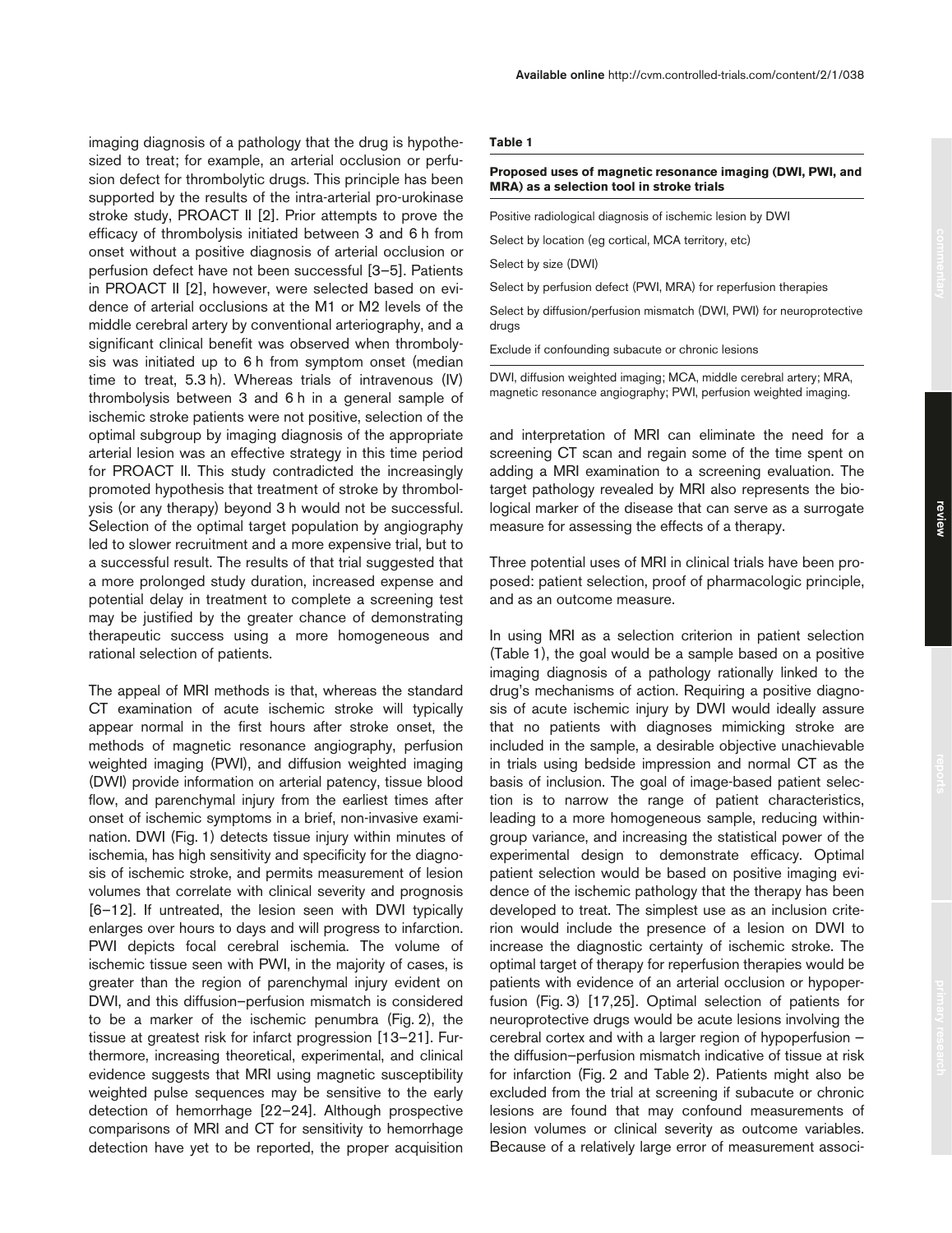**Figure 1**



The diffusion weighted imaging (DWI) of 3 h stroke. **(a)** The fluidattenuated inversion recovery image without diffusion weighting shows no acute lesion. **(b)** DWI demonstrates the acute lesion as a region of hyperintensity (brightness) in the left temporal lobe.

# **Figure 2**



The diffusion–perfusion mismatch. A small lesion on the diffusion weighted image (DWI) in a 3 h stroke relative to the larger perfusion weighted image abnormality on a relative mean transit time (MTT) image.

ated with small lesions [26], lesions larger than a minimum volume (eg 5 cm3) may be desirable. Furthermore, an upper limit of lesion volume at enrollment would permit an opportunity for lesion growth and may better differentiate the effect on lesion size of an effective treatment from placebo. Selection of patients by DWI is also optimally suited for using the lesion volume change as a direct measure of the neuroprotective effect of the drug.

The proof of pharmacological principle uses MRI as a marker of response to therapy, replicating the preclinical experiment in patients. Before an experimental stroke therapy is brought from the laboratory to clinical trial, it is necessary to demonstrate that the treatment causes reduction in lesion volume in experimental models. The fundamental premise of drug discovery and development in acute stroke is that treatments that reduce lesion size **Figure 3**



Example of magnetic resonance imaging based selection for thrombolysis. **(a)** Magnetic resonance angiography demonstrates right middle cerebral artery occlusion (arrow). **(b)** Two representative perfusion weighted imaging slices demonstrate delayed relative mean transit time in the entire right middle cerebral artery (MCA) territory. **(c)** Two corresponding diffusion weighted imaging slices demonstrate parenchymal injury only in the deeper parts of the right MCA territory (arrows), a diffusion–perfusion mismatch. Following tissue-type plasminogen activation (tPA) therapy, recanalization of the right MCA is seen **(d)**, with normalization of perfusion **(e)**, and limitation of the parenchymal damage **(f)**.

## **Table 2**

# **The diffusion–perfusion mismatch**

MRI marker of the ischemic penumbra

The strongest predictor of lesion growth from baseline

Present in approximately 80% of MCA territory strokes up to 6 h poststroke

Distinction of benign hypoperfusion from true tissue at risk not yet possible prospectively

MRI, magnetic resonance imaging; MCA, middle cerebral artery.

are those most likely to lead to clinical benefit. In clinical trial programs that depend solely on clinical endpoints as indices of benefit, drugs may be brought to phase III testing — costing several years and tens of millions of dollars — without the slightest evidence that the drug will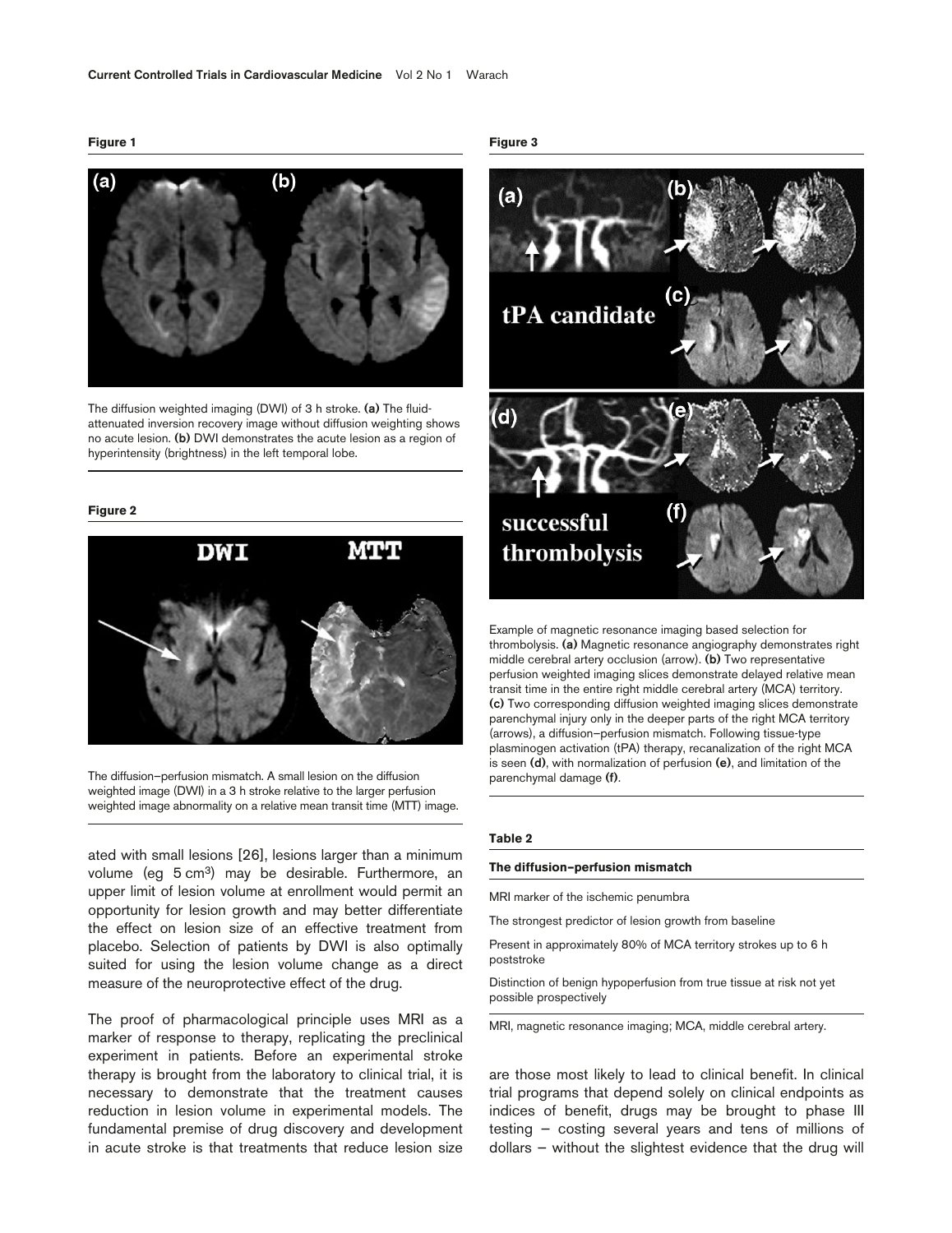#### **Table 3**

## **Magnetic resonance imaging as a biomarker of clinical status [29]**

Acute lesion volumes correlated with clinical scales and with final lesion volumes

Strong association of reduction in lesion volume with clinical improvement:\*

| Clinical<br>improvement | % patients<br>with lesion<br>decrease <sup>†</sup> | Median<br>change<br>(cm <sup>3</sup> ) <sup>‡</sup> | Mean<br>change<br>$(SE)$ (cm <sup>3)+</sup> |
|-------------------------|----------------------------------------------------|-----------------------------------------------------|---------------------------------------------|
| Yes                     | 74                                                 | $-2.8$                                              | 3.8(3.8)                                    |
| No                      | 36                                                 | 37                                                  | 25.5(6.8)                                   |

\*Week 12 minus baseline lesion volume change related to clinical improvement (*<sup>n</sup>* = 81, from [29]). SE, standard error. †*<sup>P</sup>* < 0.001; ‡*<sup>P</sup>* < 0.01.

have the therapeutic effect observed in the experimental model. Only a safe and acceptable dose must be demonstrated by the end of phase II. The question of whether the treatment causes reduction of lesion volume, however, may be answerable in the study of 100–200 patients in phase II, whereas 5–10 times as many patients are typically tested in phase III studies to evaluate the treatment with clinical endpoints. A phase II MRI endpoint trial to replicate the preclinical experiment in a patient population may thus be a rational and cost-effective basis of deciding whether to proceed with phase III testing. A positive lesion outcome study in late phase II would be supportive of the decision to proceed with phase III trials.

MRI measurements have proven to be a marker of clinical severity measured by stroke scales [11,15,27,28], and changes in lesion volume over time are associated with change in clinical severity (Table 3) [29]. The exact sample size that is required for detecting the effect of lesion volume change with MRI will depend on many factors in the design of a trial. The citicoline MRI trial [29], with approximately 40 evaluable patients per group, approached but did not reach significance. Estimates based on that study indicate that 58 patients per treatment arm would have been sufficient to demonstrate a neuroprotective effect in patients, a sample size compatible with typical phase II sample sizes. That study and natural history samples suggest that a sample size of 50–100 should be sufficient to demonstrate a neuroprotective effect on lesion volume in patients.

It is proposed that a treatment emergent advantage on a measure of lesion volume is a surrogate of clinical benefit for stroke trials (Table 4). The rationale for the use of lesion volume as a surrogate measure in stroke trials may be summarized as follows. Lesion volume reduction in animal models is both necessary and sufficient evidence of neuroprotection. The clinical benefit for neuroprotective drugs is mediated through a reduction in cell death and

## **Table 4**

## **Magnetic resonance imaging as outcome measure**

Necessary but not sufficient evidence of protective effect

Protective effect may be attenuation of expected lesion growth or partial DWI lesion reversal

Clinical benefit unlikely if no protective effect on lesion volume (go/no go decision at phase II)

Smaller sample size requirements than for typical clinical endpoints (~50–100 per arm)

May be confirmatory evidence supporting positive clinical endpoint trial for regulatory approval

DWI, diffusion weighted imaging.

## **Table 5**

#### **Requirements of a validated surrogate for DWI and PWI**

To fully establish diffusion and perfusion MRI as a useful tool and validated surrogate in stroke trials, several conditions need to be satisfied (the first four have been met; see text):

- 1. DWI and PWI as biologic markers of the disease process in ischemic stroke
- 2. The tests are sensitive and specific for the diagnosis of stroke in patients
- 3. Lesion volumes correlate with clinical function as measured by clinical rating scales, predict outcome, and co-vary over time with clinical severity
- 4. Rational co-variates affecting lesion volumes identified
- 5. Utility in identifying effective treatments in trials proven

DWI, diffusion weighted imaging; MRI, magnetic resonance imaging; PWI, perfusion weighted imaging.

brain tissue loss. Drugs that reduce infarct volume are those most likely to cause clinical benefit.

The factors required for validation of MRI as a surrogate marker are summarized in Table 5. The first four of these requirements have been met (see earlier discussion and cited references). Confirmation of the validity of many of these features of DWI and PWI in acute stroke has recently come from the first prospective multicenter stroke trial using MRI as an inclusion and primary outcome measure, the citicoline MRI stroke trial [29]. In that study, identical MRI hardware and software were used in 17 centers across the United States to study 100 patients with ischemic stroke within 24 h of onset. Patients were randomly assigned to 500 mg/day citicoline or placebo. Diffusion and perfusion MRI were obtained before treatment, and 1 and 12 weeks after treatment. Image data processing and volumetric analysis were performed at a single central laboratory using a single expert reader blinded to patient clinical severity and treatment assignment. The primary MRI inclusion criterion was a lesion of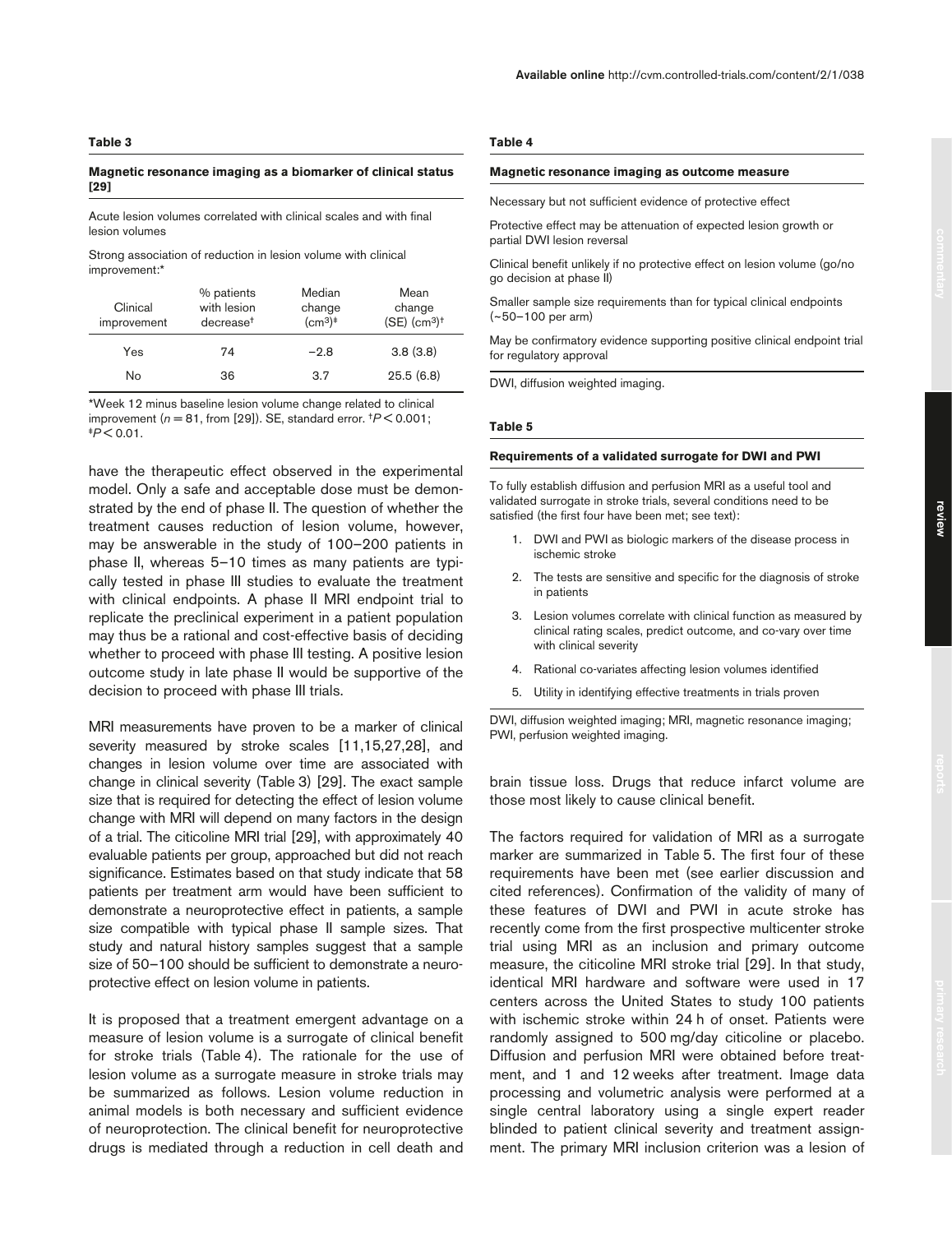volume  $1-120$  cm<sup>3</sup> in middle cerebral artery territory gray matter. The primary efficacy endpoint was a change in lesion volume from pretreatment to week 12. Although the primary efficacy endpoint of an effect of citicoline on lesion growth was numerically different (181% increase in lesion volume in placebo patients versus 34% increase for citicoline treated patients), it was not statistically significant. However, the study replicated the findings of other investigations regarding the relationship of MRI-derived lesion volumes to patients' clinical status. Acute lesion volumes by DWI in 100 patients correlated significantly with acute clinical severity on NIH stroke scale scores  $(r=0.64)$  and with chronic lesion volume  $(r=0.79)$ ; the chronic lesion volume by T2-weighted MRI significantly correlated with chronic NIH stroke scale score  $(r = 0.63)$ . The strongest predictor of change in lesion size from baseline in the 81 patients who completed their week 12 assessment was the size of the perfusion abnormality (*P* < 0.0001 by co-variance analysis). The volume change over the 12 weeks of observation was significantly related to the patient's clinical improvement. Patients meeting the protocol specified criterion of clinical improvement (improvement on the NIH stroke scale of seven points or more) had a significantly more favorable response on the lesion volume change outcome variable than those who did not improve. The differentiation of improved from not improved was present whether the lesion volume change was assessed as an absolute decrease (74% versus 36%), median change  $(-2.8 \text{ cm}^3 \text{ versus } 3.7 \text{ cm}^3)$ , or mean  $(SE)$  change  $(3.8 \, [3.8] \, \text{cm}^3$  versus 25.5  $[6.8] \, \text{cm}^3)$ (Table 5). This prospective multicenter, centrally analyzed trial confirmed the value of MRI as a marker of disease severity and progression in stroke trials, and indicated that the change in MRI lesion size is likely to predict clinical improvement in clinical trials.

The fifth criterion of validation, the concordance of effects on clinical outcomes and surrogate outcomes, remains to be demonstrated. Effective drugs will show benefit on both clinical and imaging outcome measures. The citicoline trials provide support for this, wherein trends on both clinical and imaging outcomes measures have been observed [29–32]. Ineffective drugs will show benefit on neither clinical nor imaging outcome measures. The latter has been found for the Glycine Antagonist in Neuroprotection (GAIN) trials, which showed no effect on clinical or MRI surrogate outcomes [33,34]. This comparison is only meaningful if studies are optimally designed and equally powered to show effect on their respective outcome measures; that is, the optimal sample size for imaging studies may be too small to show clinical effects. Possible explanations for discordant clinical versus surrogate marker results are presented in Table 6.

The concept that improvement as a measure of brain lesion volume is a proper surrogate outcome for destructive

## **Table 6**

**Validation of magnetic resonance imaging lesion volumes as a surrogate outcome: explanations of possible discordance between clinical and surrogate lesion volume measures**

If clinical endpoint shows a benefit but lesion volume does not: Imaging methods are insensitive to neuroprotection Clinical benefit not mediated by neuroprotection

If lesion volume shows a benefit but the clinical endpoint does not: Trial design or clinical measures are insensitive to detecting a clinical effect

Toxicity offsets neuroprotective effect

central nervous system diseases has been already accepted by academic and regulatory communities alike. Approval of beta-interferon for the treatment of multiple sclerosis was based, in part, on lesion volume as a surrogate marker of disease activity, even though the surrogate was not considered fully validated. A surrogate outcome measure in clinical trials does not need to be fully validated as a condition of drug approval. Recent changes to the Federal Food Drug and Cosmetic Act, which regulates the Food and Drug Administration approval process, have specified a fast-track drug designation to expedite review for drugs that have "the potential to address unmet medical needs for serious and life-threatening conditions" [35]. Drugs for treatment of stroke have fallen under this designation. A drug must ordinarily have a beneficial effect on a clinical endpoint or on a validated surrogate endpoint to demonstrate effectiveness. The new regulations state that a drug "may be approved if it has an effect on a surrogate endpoint that is *reasonably likely to predict clinical benefit.* Such surrogate endpoints are considered *not to be validated* because, while suggestive of clinical benefit, their relationship to clinical outcomes, such as morbidity and mortality, is not proven" [35] (emphasis added). The issue with regard to MRI as a surrogate in stroke trials is whether it is 'reasonably likely to predict clinical benefit'. The hypothesis that neuroprotection, the restriction of infarct volume, is reasonably likely to be clinically beneficial to patients is the premise of virtually all acute stroke drugs being developed. The clinical data already discussed supports the value of measuring infarct value as a surrogate.

Strict validation must eventually be proven but, as we see from Food and Drug Administration regulations, it is no longer required to use lesion volume by MRI as a surrogate outcome in stroke trials. A benefit on the surrogate may be acceptable as an independent source of confirmatory data in support of a clinical benefit seen in a single trial. The question, therefore, is no longer whether MRI surrogates should be used in trials, but how they should be used.

The pharmaceutical industry has taken the initiative in investigating this final step in validation. The results of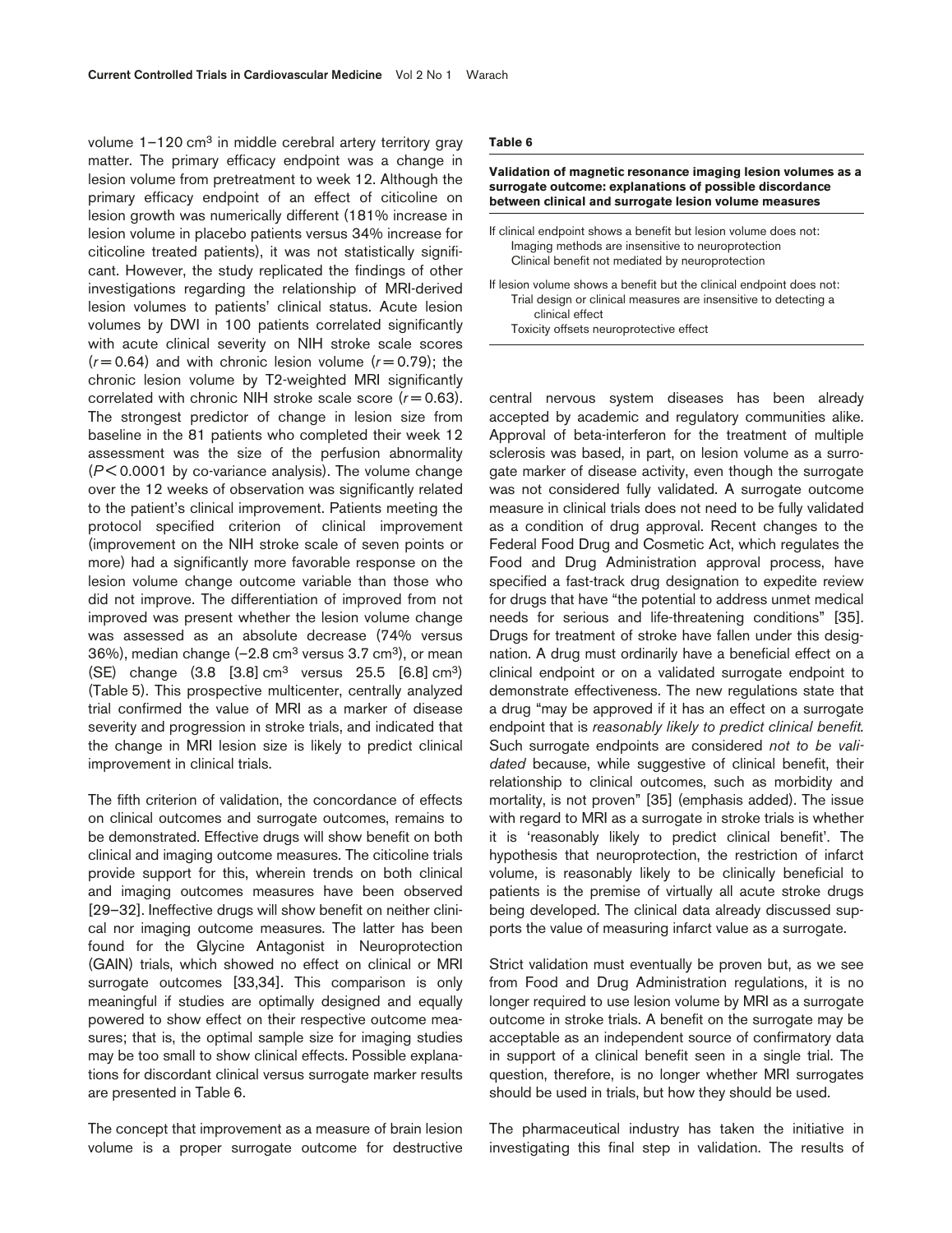#### **Table 7**

# **Proposed features of clinical trials**

| Imaging methods    | DWI, PWI, MRA, T2/FLAIR                                          |  |
|--------------------|------------------------------------------------------------------|--|
| Selection criteria | Cortical DWI lesion $>$ 5 cm <sup>3</sup>                        |  |
|                    | Diffusion-perfusion mismatch                                     |  |
|                    | No pre-existing lesions in same vascular<br>territory            |  |
| Outcome variable   | Change in lesion volume, pretreatment to<br>chronic (3 months)   |  |
| Data analysis      | Transformed lesion volume (percentage<br>change, log, cube root) |  |
|                    | Co-variance analysis on baseline variables:                      |  |
|                    | NIHSS, volume of hypoperfusion, initial<br>lesion volume         |  |
|                    |                                                                  |  |

DWI, diffusion weighted imaging; PWI, perfusion weighted imaging; MRA, magnetic resonance angiography; FLAIR, fluid-attenuated inversion recovery; NIHSS, National Institutes of Health Stroke Scales.

several industry-sponsored drug trials using MRI as a surrogate will be known over the next several years, and those studies should provide the most decisive information regarding the utility of MRI as a surrogate outcome measure in stroke trials. Three multicenter randomized clinical trials using MRI as a key selection and outcome variable have been completed and reported. Several other trials are in progress or being planned.

In conclusion, there have been concerns raised in the past that the use of MRI in stroke clinical trails is impractical for technical and logistical reasons (eg scan duration and availability). The practical limitations have disappeared with the widespread availability of ultrafast echoplanar imaging with diffusion and perfusion capability on commercial MRI scanners. A highly motivated, well-coordinated center can perform emergency diffusion and perfusion MRI with a latency to scan and scanning session duration comparable with that of emergency head CT. There are now over 100 centers worldwide capable of and experienced in performing these types of acute MRI examinations. Key design issues with regard to the use of diffusion and perfusion MRI in stroke trials are proposed in Table 7. MRI-based recruitment into trials with a time window of 6 h has proven feasible, as has specific selection based on lesion size, location, and the diffusion–perfusion mismatch. As the field of stroke clinical trials examines opportunities for improving trial design, positive imaging diagnoses in patient selection and use of imaging as treatment assessments is likely to assume an increasingly useful role. Patient selection and outcomes based exclusively on clinical assessment and non-hemorrhagic CT scans may no longer be appropriate for all trials.

# **References**

- 1. The National Institute of Neurological Disorders and Stroke rt-PA Stroke Study Group: **Tissue plasminogen activator for acute ischemic stroke**. *N Engl J Med* 1995, **333**:1581–1587.
- 2. Furlan A, Higashida R, Wechsler L, Gent M, Rowley H, Kase C, Pessin M, Ahuja A, Callahan F, Clark WM, Silver F, Rivera F: **Intraarterial prourokinase for acute ischemic stroke. The PROACT II study: a randomized controlled trial. Prolyse in Acute Cerebral Thromboembolism**. *JAMA* 1999, **282**:2003–2011.
- Hacke W, Kaste M, Fieschi C, von Kummer R, Davalos A, Meier D, Larrue V, Bluhmki E, Davis S, Donnan G, Schneider D, Diez-Tejedor E, Trouillas P: **Randomised double-blind placebo-controlled trial of thrombolytic therapy with intravenous alteplase in acute ischaemic stroke (ECASS II). Second European–Australasian Acute Stroke Study Investigators**. *Lancet* 1998, **352**:1245–1251.
- 4. Hacke W, Kaste M, Fieschi C, Toni D, Lesaffre E, von Kummer R, Boysen G, Bluhmki E, Hoxter G, Mahagne MH: **Intravenous thrombolysis with recombinant tissue plasminogen activator for acute hemispheric stroke. The European Cooperative Acute Stroke Study (ECASS)**. *JAMA* 1995, **274**:1017–1025.
- 5. Clark WM, Wissman S, Albers GW, Jhamandas JH, Madden KP, Hamilton S: **Recombinant tissue-type plasminogen activator (Alteplase) for ischemic stroke 3 to 5 hours after symptom onset. The ATLANTIS Study: a randomized controlled trial. Alteplase Thrombolysis for Acute Noninterventional Therapy in Ischemic Stroke**. *JAMA* 1999, **282**:2019–2026.
- 6. Moseley ME, Cohen Y, Mintorovitch J, Chileuitt L, Shimizu H, Kucharczyk J, Wendland MF, Weinstein PR: **Early detection of regional cerebral ischemia in cats: comparison of diffusionand T2-weighted MRI and spectroscopy**. *Magn Reson Med* 1990, **14**:330–346.
- 7. Lovblad KO, Laubach HJ, Baird AE, Curtin F, Schlaug G, Edelman RR, Warach S: **Clinical experience with diffusion-weighted MR in patients with acute stroke**. *Am J Neuroradiol* 1998, **19**: 1061–1066.
- 8. Warach S, Chien D, Li W, Ronthal M, Edelman RR: **Fast magnetic resonance diffusion-weighted imaging of acute human stroke**. *Neurology* 1992, **42**:1717–1723.
- 9. Warach S, Gaa J, Siewert B, Wielopolski P, Edelman RR: **Acute human stroke studied by whole brain echo planar diffusionweighted magnetic resonance imaging**. *Ann Neurol* 1995, **37**: 231–241.
- 10. Baird AE, Warach S: **Magnetic resonance imaging of acute stroke**. *J Cereb Blood Flow Metab* 1998, **18**:583–609.
- 11. Lovblad KO, Baird AE, Schlaug G, Benfield A, Siewert B, Voetsch B, Connor A, Burzynski C, Edelman RR, Warach S: **Ischemic lesion volumes in acute stroke by diffusion-weighted magnetic resonance imaging correlate with clinical outcome**. *Ann Neurol* 1997, **42**:164–170.
- 12. Warach S, Dashe JF, Edelman RR: **Clinical outcome in ischemic stroke predicted by early diffusion-weighted and perfusion magnetic resonance imaging: a preliminary analysis**. *J Cereb Blood Flow Metab* 1996, **16**:53–59.
- 13. Barber PA, Darby DG, Desmond PM, Yang Q, Gerraty RP, Jolley D, Donnan GA, Tress BM, Davis SM: **Prediction of stroke outcome with echoplanar perfusion- and diffusion-weighted MRI**. *Neurology* 1998, **51**:418–426.
- 14. Barber PA, Davis SM, Darby DG, Desmond PM, Gerraty RP, Yang Q, Jolley D, Donnan GA, Tress BM: **Absent middle cerebral artery flow predicts the presence and evolution of the ischemic penumbra**. *Neurology* 1999, **52**:1125–1132.
- 15. Beaulieu C, de Crespigny A, Tong DC, Moseley ME, Albers GW, Marks MP: **Longitudinal magnetic resonance imaging study of perfusion and diffusion in stroke: evolution of lesion volume and correlation with clinical outcome**. *Ann Neurol* 1999, **46**:568–578.
- 16. Darby DG, Barber PA, Gerraty RP, Desmond PM, Yang Q, Parsons M, Li T, Tress BM, Davis SM: **Pathophysiological topography of acute ischemia by combined diffusionweighted and perfusion MRI**. *Stroke* 1999, **30**:2043–2052.
- 17. Marks MP, Tong DC, Beaulieu C, Albers GW, de Crespigny A, Moseley ME: **Evaluation of early reperfusion and i.v. tPA therapy using diffusion- and perfusion-weighted MRI.** *Neurology* 1999, **52**:1792–1798.
- 18. Warach S, Li W, Ronthal M, Edelman RR: **Acute cerebral ischemia: evaluation with dynamic contrast-enhanced MR imaging and MR angiography**. *Radiology* 1992, **182**:41–47.